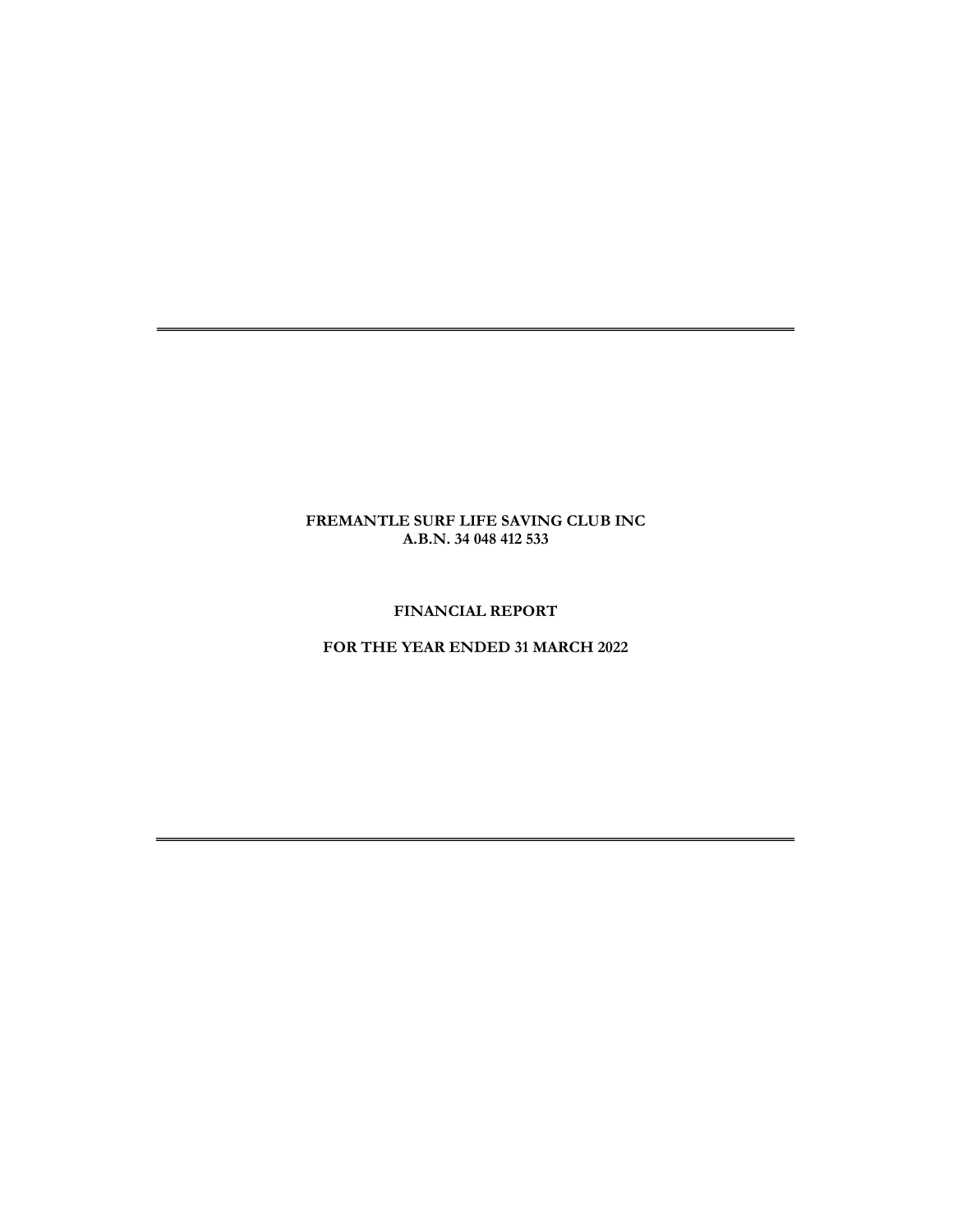## FINANCIAL REPORT

# FOR THE YEAR ENDED 31 MARCH 2022

# I N D E X

| Directors report                  |          |
|-----------------------------------|----------|
| Income & expenditure statement    | 2        |
| Statement of financial position   | 3        |
| Statement of changes in equity    |          |
| Statement of cash flows           | 5        |
| Notes to the financial statements | $6 - 12$ |
| Directors statement               | 13       |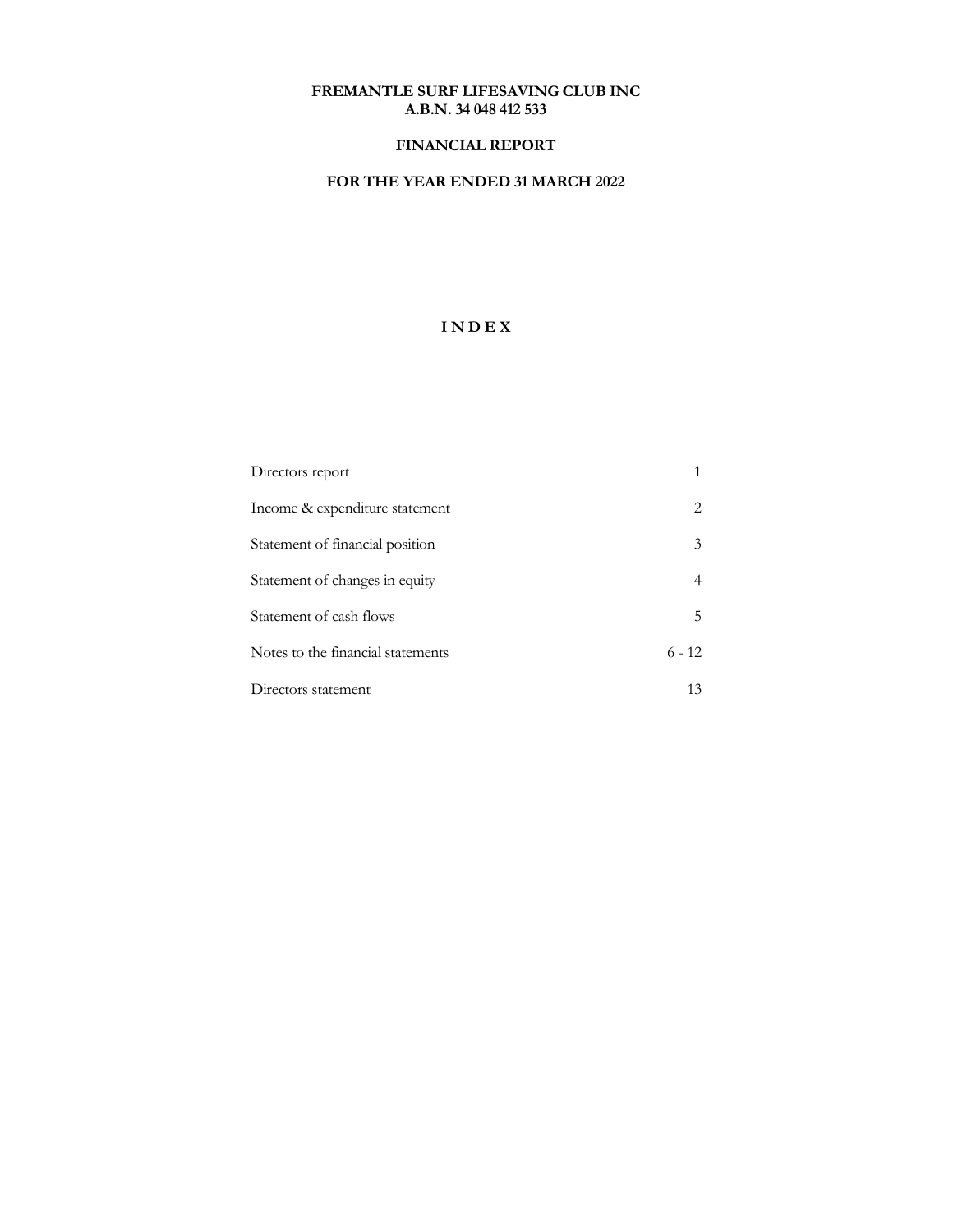## DIRECTORS REPORT

Your directors submit the financial report of Fremantle Surf Lifesaving Club Inc for the year ended 31 March 2022.

#### Board members

The names of board members throughout the year and at the date of this report are:

 Jack Dowie - President Tracey Irving - Director of Surf Sports Jette Oksis – Director of Administration Liam Burke – Director of Lifesaving & Education Marcin Gabriel – Director of Development Henny Smith – Director of Finance Jay Morgan – Club Captain

### Principal activities

The principal activities of the association during the financial year were to provide surf lifesaving training and services to members and the community.

### Significant changes

No significant change in the nature of these activities occurred during the period.

## Operating result

The profit from ordinary activities amounted to \$150,304 (2020 -\$123,122).

Signed in accordance with a resolution of the board of directors.

fol 6 Sumi ───────────────────

President

 $\overline{\phantom{a} \phantom{a} \phantom{a} \phantom{a} \phantom{a} \phantom{a} \phantom{a} \phantom{a} \phantom{a} \phantom{a} \phantom{a} \phantom{a} \phantom{a} \phantom{a} \phantom{a} \phantom{a} \phantom{a} \phantom{a} \phantom{a} \phantom{a} \phantom{a} \phantom{a} \phantom{a} \phantom{a} \phantom{a} \phantom{a} \phantom{a} \phantom{a} \phantom{a} \phantom{a} \phantom{a} \phantom{a} \phantom{a} \phantom{a} \phantom{a} \phantom{a} \$ 

Director of Finance

Dated: 1 June 2022

───────────────────

Perth, Western Australia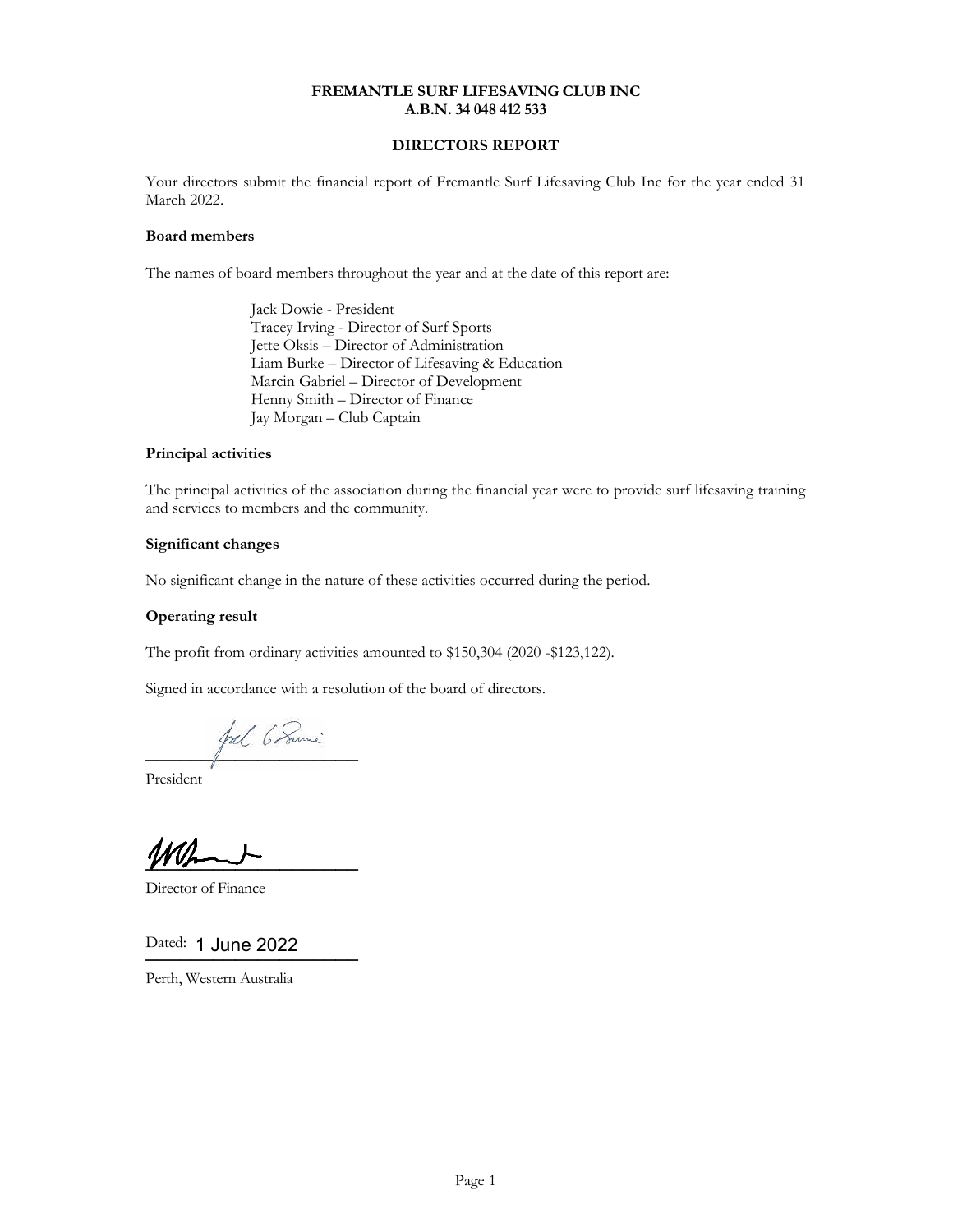## INCOME & EXPENDITURE STATEMENT FOR THE YEAR ENDED 31 MARCH 2022

|                                           | 2022    | 2021    |
|-------------------------------------------|---------|---------|
|                                           | \$      | \$      |
| Income                                    |         |         |
| Sales – bar, canteen & uniform shop       | 89,644  | 80,253  |
| Membership fees                           | 232,988 | 225,900 |
| Donations                                 | 76,995  | 40,281  |
| Education                                 | 9,952   | 17,357  |
| Sponsorship                               | 94,048  | 71,748  |
| Grants received                           | 33,000  | 5,000   |
| Government Stimulus                       |         | 49,000  |
| Lifesaving services                       | 2,857   | 9,874   |
| Interest received                         | 785     | 1,873   |
| Competition                               | 11,718  | 12,219  |
| Camp fees                                 | 13,715  | 13,641  |
| Club rental & hire income                 | 46,478  | 24,882  |
| Sub lease expense recoupment              | 25,503  | 12,206  |
| Subsidies income                          |         | 800     |
| Social & fundraising                      | 26,737  | 21,821  |
| Prepaid building lease income             | 141,914 | 141,914 |
| Sundry                                    | 1,768   | 11,791  |
|                                           |         |         |
|                                           | 808,102 | 740,560 |
| <b>Expenses</b>                           |         |         |
| COGS - Bar, canteen, uniform shop         | 79,988  | 69,836  |
| Administration & payroll expenses         | 146,922 | 145,410 |
| Lifesaving & Education expenses           | 13,729  | 17,785  |
| Juniors & Youth expenses                  | 8,306   | 12,400  |
| Vehicle and equipment expenses            | 33,965  | 34,614  |
| Competition expenses                      | 39,918  | 31,264  |
| Direct costs membership fees              | 25,946  | 25,189  |
| Depreciation - building                   | 93,520  | 93,520  |
| Depreciation - other                      | 46,966  | 36,514  |
| Social & fundraising & marketing expenses | 16,041  | 19,210  |
| Building related expenses                 | 150,666 | 122,721 |
| Premises hire expenses                    | 1,831   | 1,145   |
| Other expenses                            |         | 7,830   |
| <b>Total expenses</b>                     | 657,798 | 617,438 |
| Surplus for the year                      | 150,304 | 123,122 |
|                                           |         |         |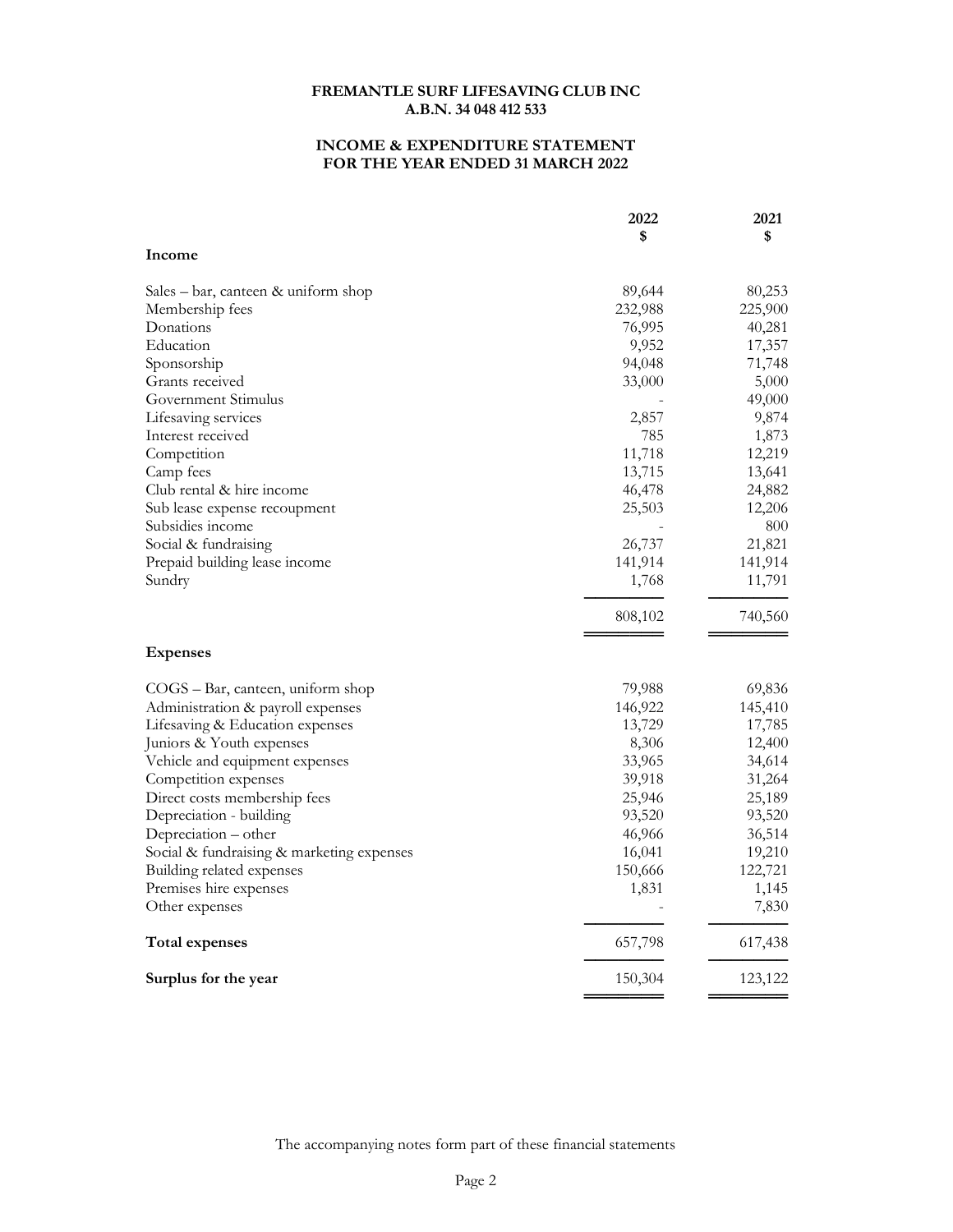## STATEMENT OF FINANCIAL POSITION AS AT 31 MARCH 2022

|                                     | <b>Note</b>    | 2022<br>\$ | 2021<br>\$ |
|-------------------------------------|----------------|------------|------------|
| <b>CURRENT ASSETS</b>               |                |            |            |
| Cash & cash equivalents             | 3              | 570,169    | 431,484    |
| Accounts receivables                | $\overline{4}$ | 35,495     | 58,510     |
| Inventories<br>Other receivables    | 5<br>6         | 90,440     | 51,083     |
|                                     |                | 31,445     | 10,409     |
| TOTAL CURRENT ASSETS                |                | 727,549    | 551,486    |
| <b>NON-CURRENT ASSETS</b>           |                |            |            |
| Property, plant & equipment         | 7              | 2,994,967  | 3,108,377  |
| TOTAL NON-CURRENT ASSETS            |                | 2,994,967  | 3,108,377  |
| <b>TOTAL ASSETS</b>                 |                | 3,722,516  | 3,659,863  |
| <b>CURRENT LIABILITIES</b>          |                |            |            |
| Accounts payable and other payables | 8<br>9         | 120,903    | 62,452     |
| Employee provisions                 |                | 17,535     | 17,596     |
| TOTAL CURRENT LIABILITIES           |                | 138,438    | 80,048     |
| NON CURRENT LIABILITIES             |                |            |            |
| Other liabilities                   | 10             | 1,135,311  | 1,277,225  |
| TOTAL NON CURRENT LIABILITIES       |                | 1,135,311  | 1,277,225  |
| <b>TOTAL LIABILITIES</b>            |                | 1,273,749  | 1,357,273  |
| <b>NET ASSETS</b>                   |                | 2,448,767  | 2,302,590  |
| <b>MEMBERS' FUNDS</b>               |                |            |            |
| Retained surplus                    | 11             | 2448,767   | 2,302,590  |
| <b>TOTAL MEMBERS' FUNDS</b>         |                | 2,448,767  | 2,302,590  |
|                                     |                |            |            |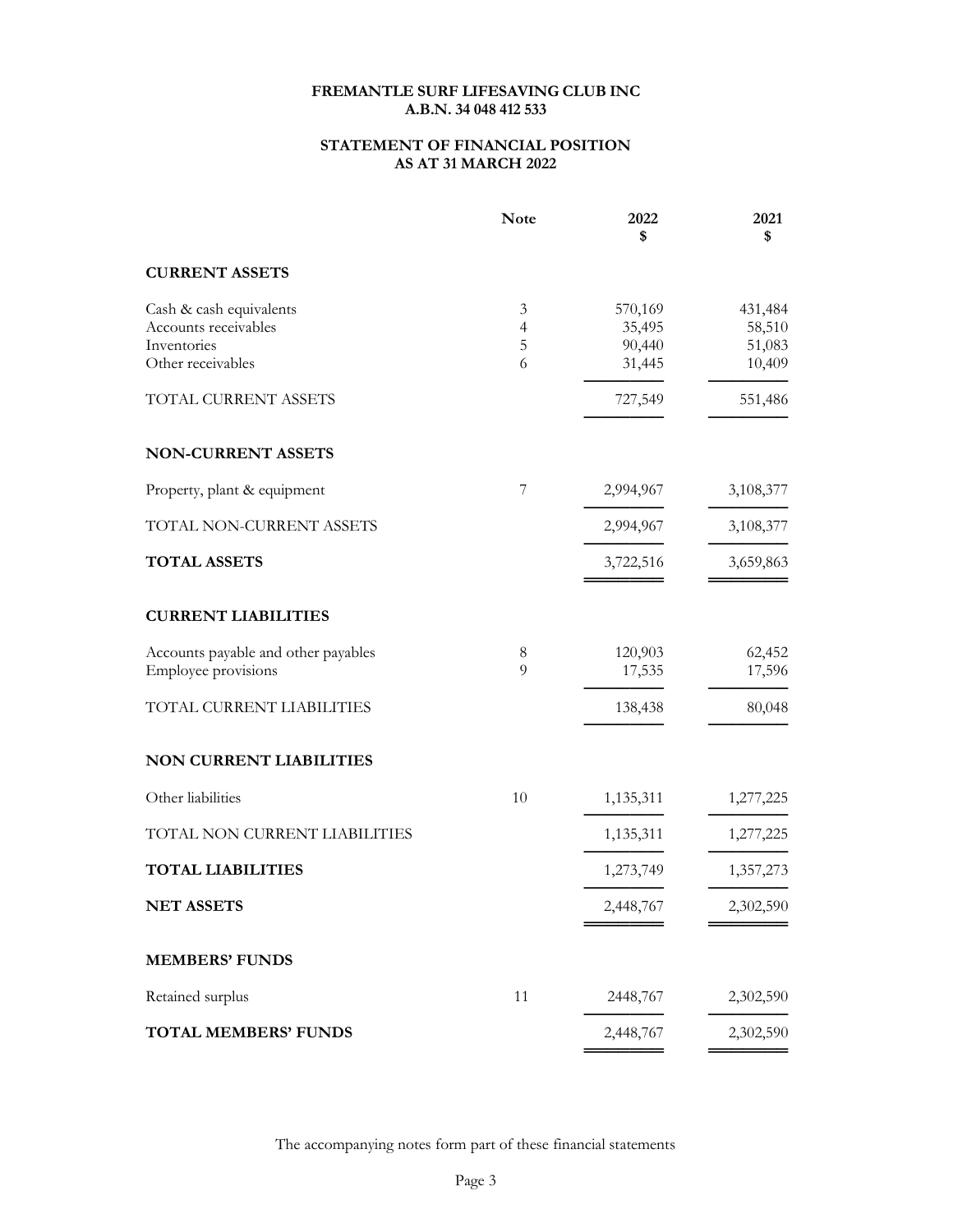## STATEMENT OF CHANGES IN EQUITY AS AT 31 MARCH 2022

|                                                                      | Retained<br><b>Surplus</b><br>\$ | Total<br>\$                     |
|----------------------------------------------------------------------|----------------------------------|---------------------------------|
| Balance at 1 April 2020<br>Surplus for year                          | 2,179,468<br>123,122             | 2,179,468<br>123,122            |
| Balance at 31 March 2021                                             | 2,302,590                        | 2,302,590                       |
| Balance at 1 April 2021<br>Surplus for year<br>Prior year adjustment | 2,302,590<br>150,304<br>(4,127)  | 2,302,590<br>150,304<br>(4,127) |
| Balance at 31 March 2022                                             | 2,448,767                        | 2,448,767                       |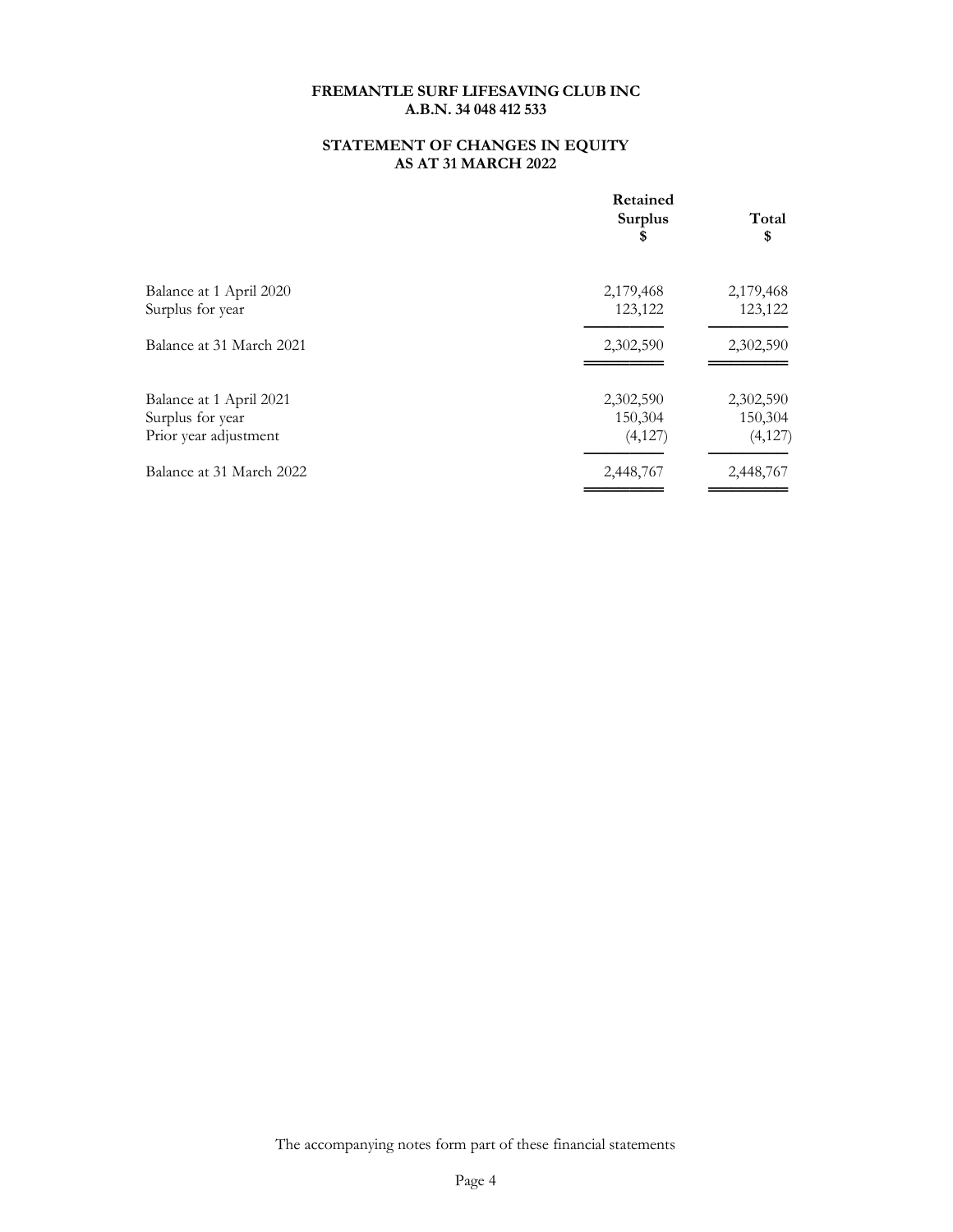## STATEMENT OF CASH FLOWS FOR THE YEAR ENDED 31 MARCH 2022

|                                               | 2022<br>\$ | 2021<br>\$ |
|-----------------------------------------------|------------|------------|
| Cash from operating activities                |            |            |
| Receipts from members, sponsors and customers | 688,418    | 579,808    |
| Payments to suppliers and employees           | (519, 315) | (432, 357) |
| Interest received                             | 785        | 1,873      |
| Net cash provided by operating activities     | 165,761    | 149,324    |
| Cash flows from investing activities          |            |            |
| Net purchase of plant & equipment             | (27,076)   | (68, 423)  |
| Net cash used in investing activities         | (27,076)   | (68, 423)  |
| Net cash (decrease) in cash held              | 138,685    | 80,901     |
| Cash at beginning of financial year           | 431,484    | 350,583    |
| Cash at end of financial year                 | 570,169    | 431,484    |
|                                               |            |            |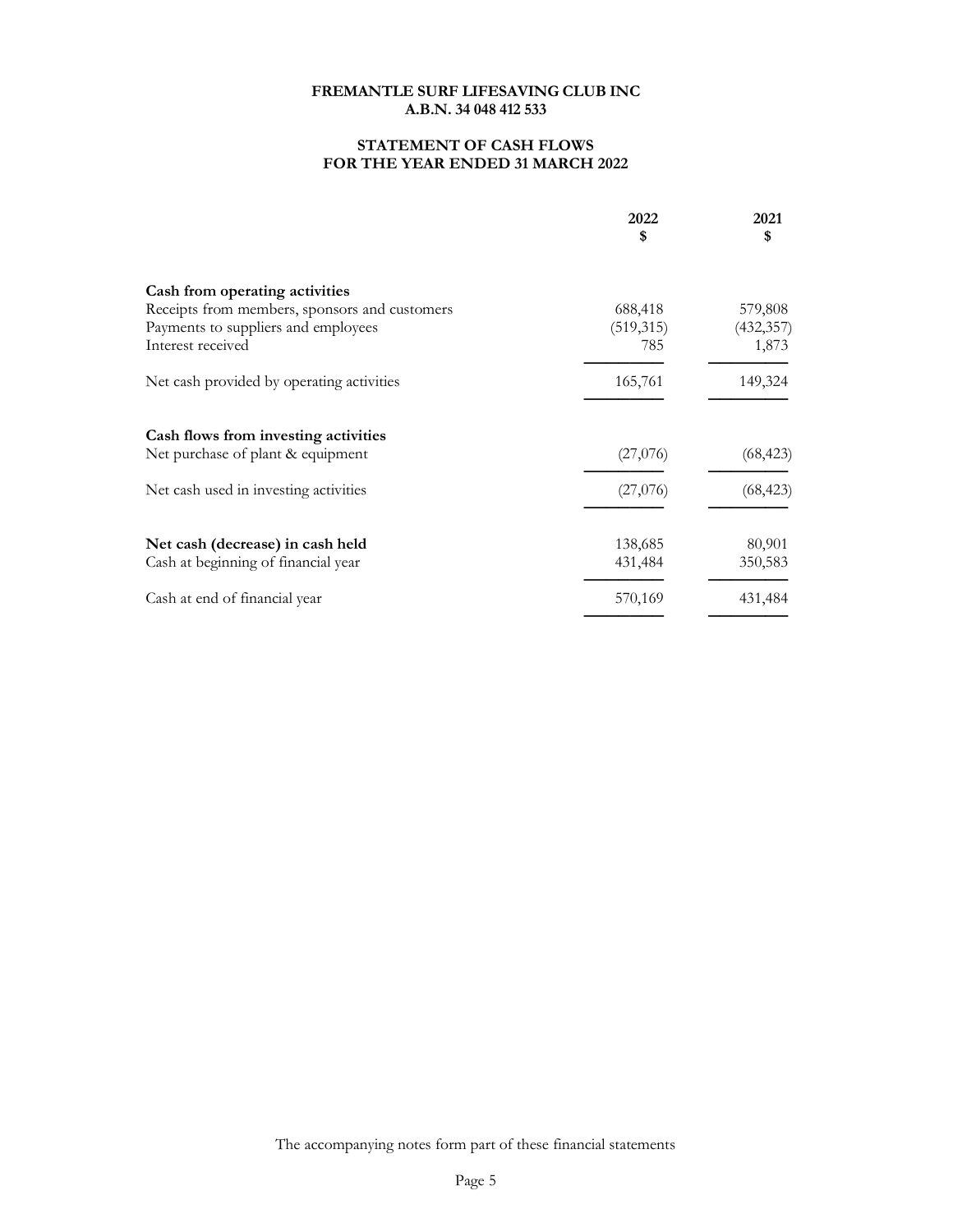## NOTES TO THE FINANCIAL STATEMENTS FOR THE YEAR ENDED 31 MARCH 2022

#### Note 1: Statement of significant accounting policies

This financial report is a special purpose financial report prepared in order to satisfy the financial reporting requirements of the Associations Incorporation Act Western Australia. The board has determined that the association is not a reporting entity.

The report, except for the cash flow information, has been prepared on an accruals basis in that it accounts for debtors, creditors, employee provisions and prepaid building lease income, but has not included other accruals and prepayments in order to be consistent with year accounting treatment.. The report is based on historic costs and does not take into account changing money values, or except where specifically stated, current valuations of non-current assets.

The following material accounting policies, which are consistent with the previous period unless otherwise stated, have been adopted in the preparation of this financial report.

#### (a) Income tax

No provision for income tax has been raised as the association is exempt from income tax under Division 50 of the Income Tax Assessment Act 1997.

### (b) Property, plant and equipment

#### Property

Freehold land and buildings are measured at their fair value (being the amount for which an asset could be exchanged between knowledgeable willing parties in an arm's length transaction), based on periodic, but at least triennial, valuations by external independent valuers, less subsequent depreciation for buildings.

Increases in the carrying amount arising on revaluation of land and buildings are credited to a revaluation surplus in equity. Decreases that offset previous increases of the same asset are charged against fair value reserves directly in equity. Decreases that offset previous increases of the same asset are charged against fair value reserves directly in equity; all other decreases are charged to the statement of comprehensive income.

Any accumulated depreciation at the date of revaluation is eliminated against the gross carrying amount of the asset and the net amount is restated to the revalued amount of the asset.

#### Plant and equipment

Plant and equipment are measured on the cost basis.

The carrying amount of plant and equipment is reviewed annually by the committee to ensure it is not in excess of the recoverable amount of those assets. The recoverable amount is assessed on the basis of the expected net cash flows which will be received from the assets' employment and subsequent disposal. The expected net cash flows have not been discounted to their present values determining recovering amounts.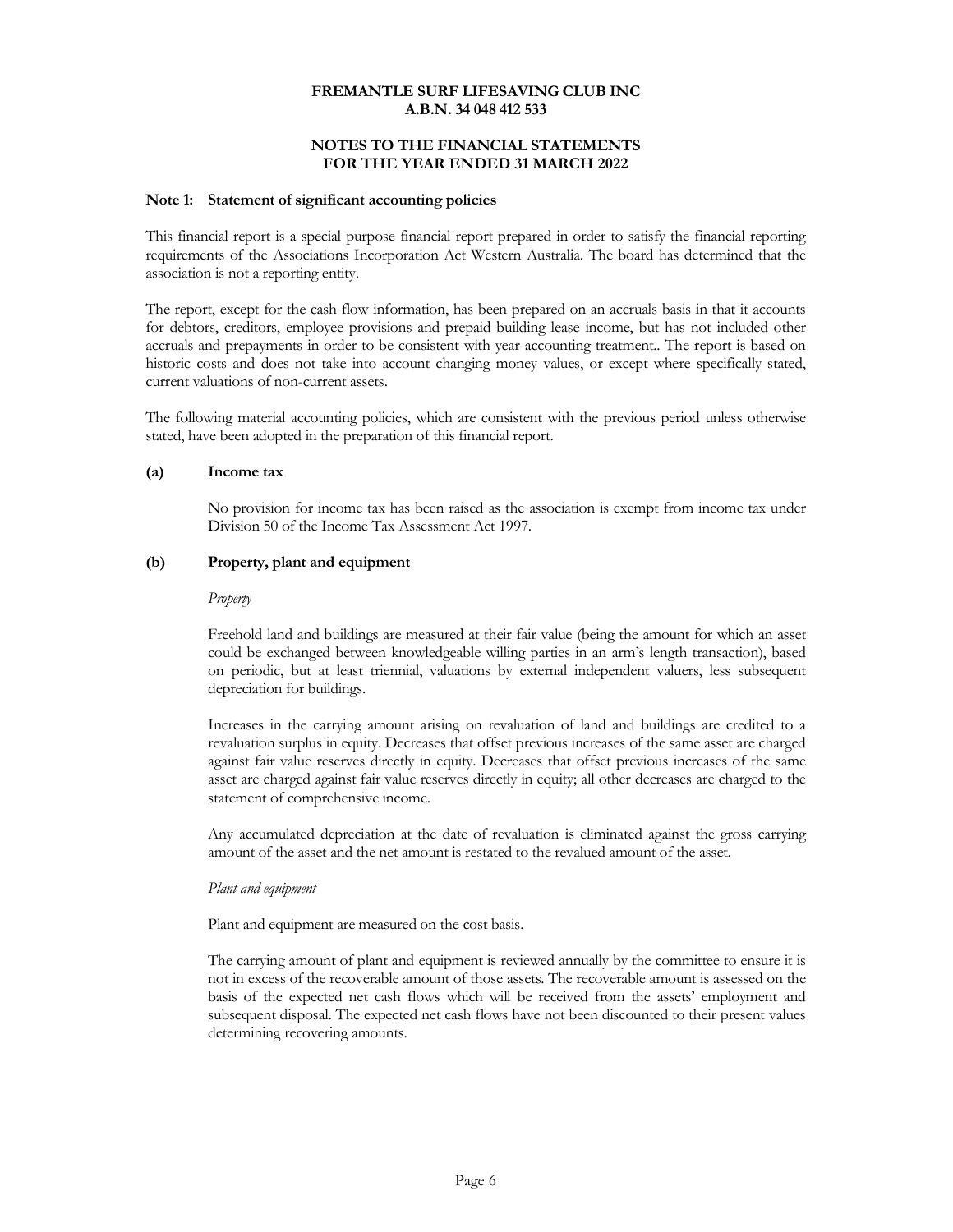## NOTES TO THE FINANCIAL STATEMENTS FOR THE YEAR ENDED 31 MARCH 2022

#### Note 1: Statement of significant accounting policies (continued)

#### Depreciation

The depreciable amount of all fixed assets, excluding land and buildings, are depreciated over the useful lives of the assets to the association commencing from the time the asset was held ready for use. Leasehold improvements are depreciated over the shorter of either the unexpired period of the lease of the estimated useful lives of the improvements.

#### (c) Cash on hand

Cash on hand included cash on hand, deposits held at call with banks, and other short term highly liquid investments with original maturities of three months or less.

### (d) Accounts receivable and other debtors

Accounts receivable and other debtors includes amounts due from customers. Receivable expected to be collected within 12 months of the end of the reporting period are classified as current assets. All other receivable are classified as non-current assets.

#### (e) Revenue and other income

Interest revenue is recognised using the effective interest method, which for floating rate financial assets is the rate inherent in the instrument.

Grant and donation income is recognised when the entity obtains control over the funds, which is generally at the time of receipt.

If conditions are attached to the grant that must be satisfied before the association is eligible to receive the contribution, recognition of the grant as revenue will be deferred until those conditions are satisfied.

Cash receipts are recognised as income when they are deposited into the bank account

All revenue is stated net of the amount of goods and services tax.

## (f) Goods and services tax (GST)

Revenues, expenses and assets are recognised net of the amount of GST, except where the amount of GST incurred is not recoverable from the Australia Taxation Office (ATO). Receivables and payables are stated inclusive of the amount of GST receivable or payable. The net amount of GST recoverable from, or payable to, the ATO is included with other receivables or payables in the assets and liabilities statement.

#### (g) Accounts payable and other payables

Accounts payable and other payables represent the liability outstanding at the end of the reporting period for goods and services received by the association during the reporting period that remain unpaid. The balance is recognised as a current liability with the amounts normally paid within 30 days or recognition of the liability.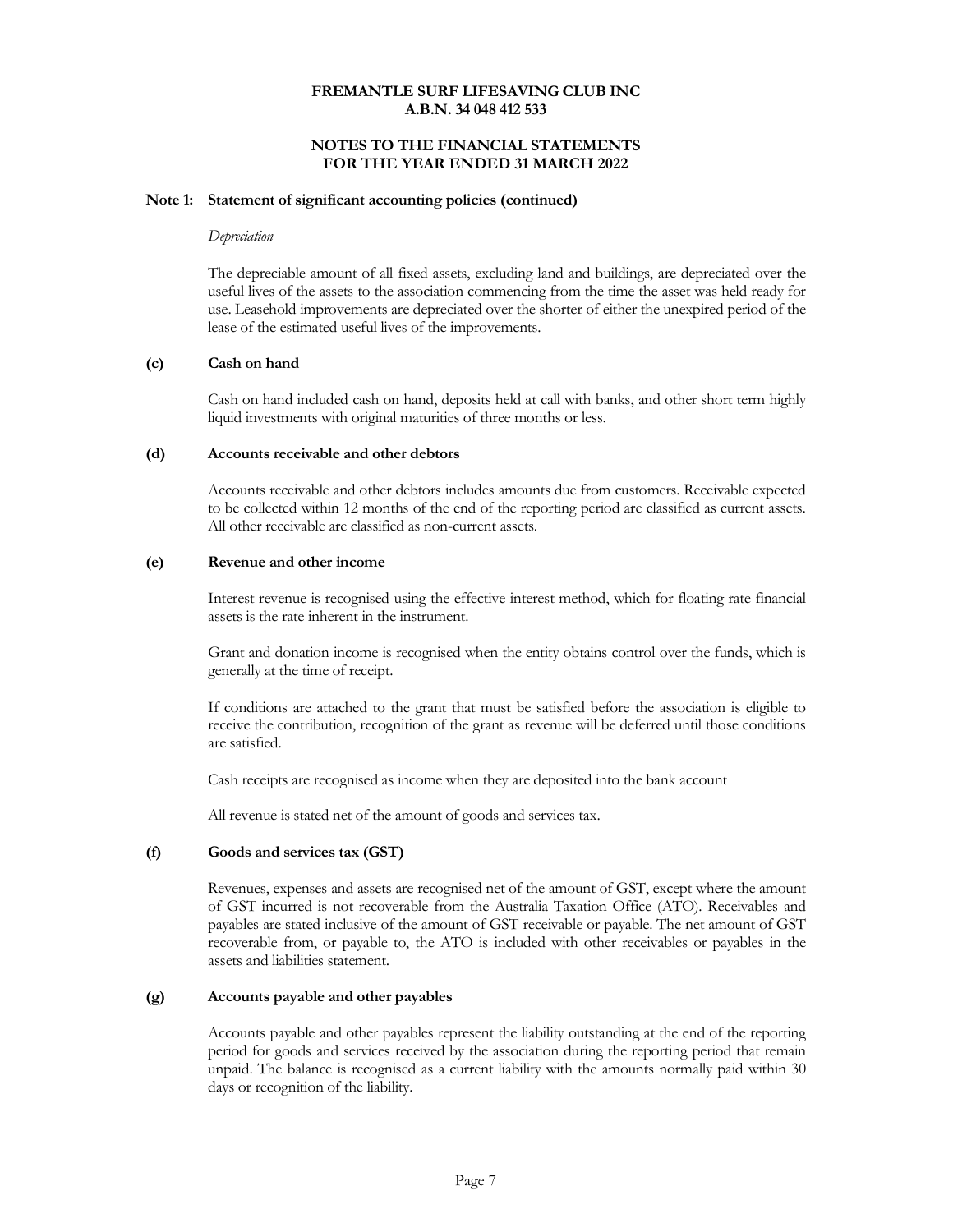## NOTES TO THE FINANCIAL STATEMENTS FOR THE TWELVE MONTHS ENDED 31 MARCH 2022

#### Note 1: Statement of significant accounting policies (continued)

#### (h) Employee provisions

Provision is made for the association's liability for employee benefits arising from services rendered by employees to the end of the reporting period. Employee provisions have been measured at the amounts expected to be paid when the liability is settled

### (i) Leases

Leases of PPE, where substantially all the risks and benefits incidental to the ownership of the asset (but not the legal ownership) are transferred to the association, are classified as finance leases.

Finance leases are capitalised by recording an asset and a liability at the lower of the amounts equal to the fair value of the leased property or the present value of the minimum lease payments, including any guaranteed residual values. Lease payments are allocated between the reduction of the lease liability and the lease interest expense for that period

Leased assets are depreciated on a straight-line basis over the shorter of their estimated useful lives or the lease term. Lease payments for operating leases, where substantially all the risks and benefits remain with the lessor, are charged as expenses in the periods in which they are incurred

### (j) Impairment of assets

At the end of each reporting period, the committee reviews the carrying amounts of its tangible and intangible assets to determine whether there is any indication that those assets have been impaired. If such an indication exists, an impairment test is carried out on the asset by comparing the recoverable amount of the asset, being the higher of the asset's fair value less costs of disposal and value in use, to the asset's carrying amount. Any excess of the asset's carrying amount over its recoverable amount is recognised in the income and expenditure statement

#### (k) Inventories on hand

Inventories are measured at the lower of cost or net realisable value.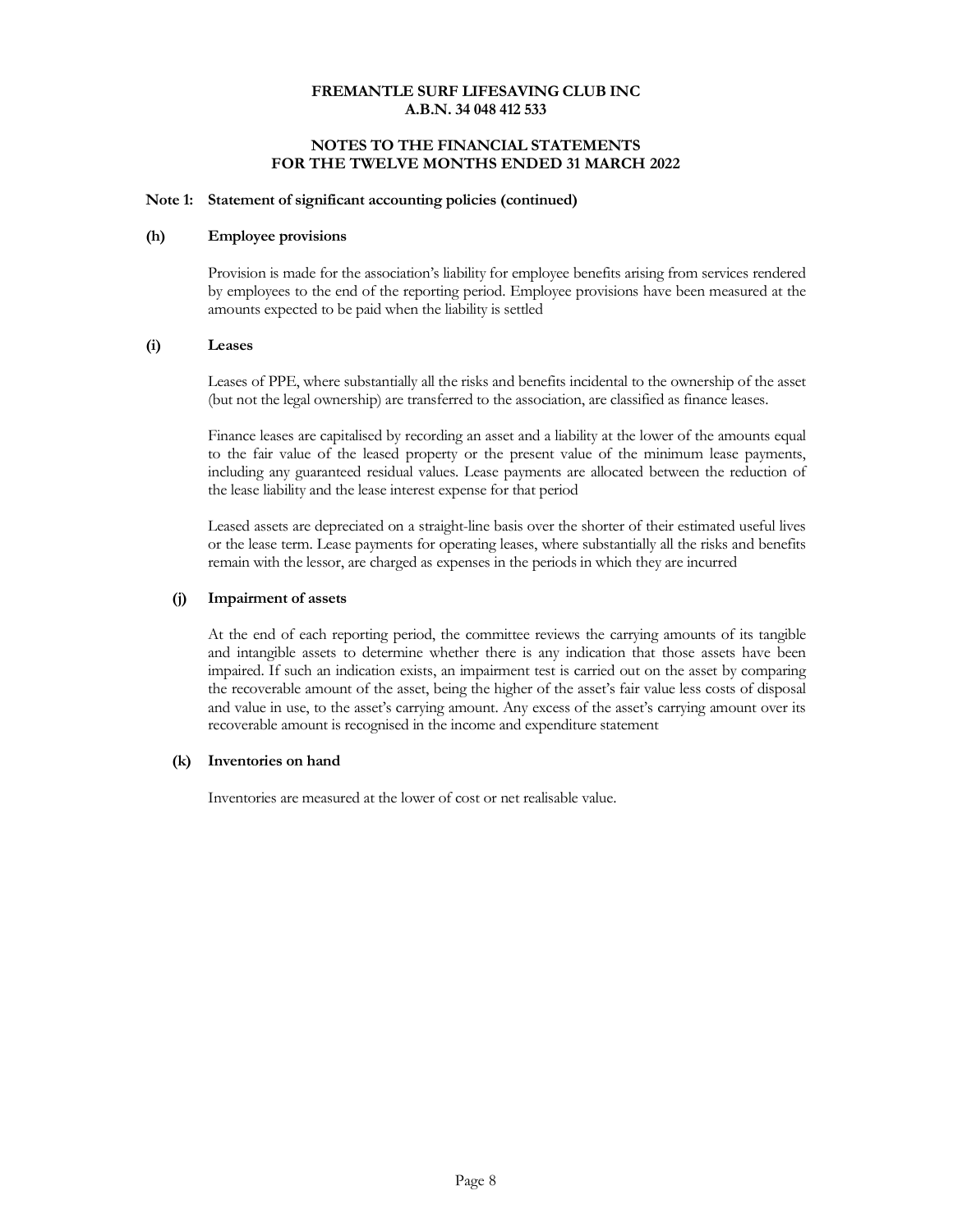## NOTES TO THE FINANCIAL STATEMENTS FOR THE YEAR ENDED 31 MARCH 2022

|                                              | 2022             | 2021             |
|----------------------------------------------|------------------|------------------|
| Note 3: Cash at bank                         | \$               | \$               |
| Cheque account                               | 250,044          | 112,936          |
| Cash management account                      | 59,196           | 59,248           |
| Credit card account<br>Prime rescue account  | 836              | (16)             |
| Term deposit - Building fund                 | 5,153<br>164,477 | 5,153<br>164,266 |
| Term deposit - General reserves              | 90,223           | 89,657           |
| Cash floats                                  | 240              | 240              |
|                                              | 570,169          | 431,484          |
| Note 4: Accounts receivables & other debtors |                  |                  |
| Trade debtors                                | 35,495           | 58,510           |
|                                              | 35,495           | 58,510           |
| Note 5: Inventories                          |                  |                  |
| Bar                                          | 2,903            | 2,212            |
| Canteen                                      | 154              | 154              |
| Uniform shop                                 | 85,483           | 46,317           |
| FMSLSC number plates                         | 1,900            | 2,400            |
|                                              | 90,440           | 51,083           |
| Note 6: Other receivables                    |                  |                  |
| GST refund due                               | 8,928            | 6,490            |
| Prepayments                                  | 14,517           | 3,919            |
| Accrued income                               | 8,000            |                  |
|                                              | 31,445           | 10,409           |
|                                              |                  |                  |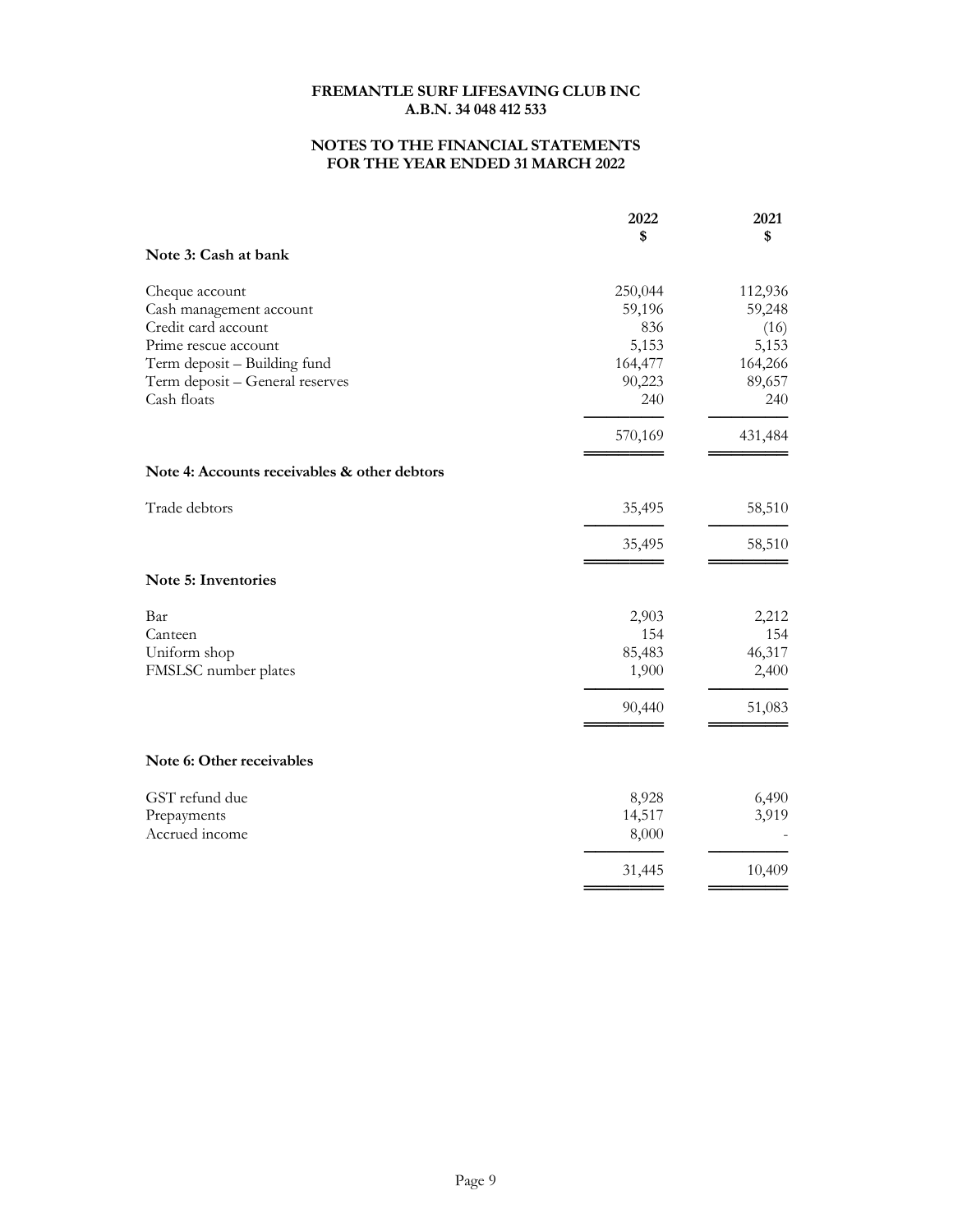## NOTES TO THE FINANCIAL STATEMENTS FOR THE YEAR ENDED 31 MARCH 2022

|                                                            | 2022<br>\$           | 2021<br>\$           |
|------------------------------------------------------------|----------------------|----------------------|
| Note 7: Property, plant & equipment                        |                      |                      |
| Building at cost<br>Less accumulated depreciation          | 3,740,822<br>934,045 | 3,740,822<br>840,525 |
|                                                            | 2,806,777            | 2,900,297            |
| Plant & equipment at cost<br>Less accumulated depreciation | 739,106<br>550,916   | 719,177<br>511,097   |
|                                                            | 188,190              | 208,080              |
| Total property, plant and equipment                        | 2,994,967            | 3,108,377            |

## (a) Movements in carrying amounts

Movement in the carrying amounts for each class of property, plant and equipment between the beginning and the end of the current financial year.

|                                              | <b>Buildings</b> | Plant &<br>equipment | Motor<br>vehicle | Total        |
|----------------------------------------------|------------------|----------------------|------------------|--------------|
|                                              | \$               | S                    | \$               | \$           |
| Balance at the beginning of the year         | 2,900,297        | 208,080              |                  | 3,108,377    |
| Additions                                    |                  | 27,242               |                  | 27,242       |
| Disposal                                     |                  | (166)                |                  | (166)        |
| Depreciation expense                         | (93,520)         | (46,966)             |                  | (140, 486)   |
|                                              | 2,806,777        | 188,190              |                  | 2,994,967    |
|                                              |                  |                      | 2022             | 2021         |
| Note 8: Accounts payable and other creditors |                  |                      | \$               | \$           |
|                                              |                  |                      |                  |              |
| Trade creditors<br><b>PAYGW</b>              |                  |                      | 115,208          | 55,605       |
|                                              |                  |                      | 3,966            | 2,720        |
| Superannuation payable<br>Locker bonds       |                  |                      | 1,446<br>283     | 3,844<br>283 |
|                                              |                  |                      | 120,903          | 62,452       |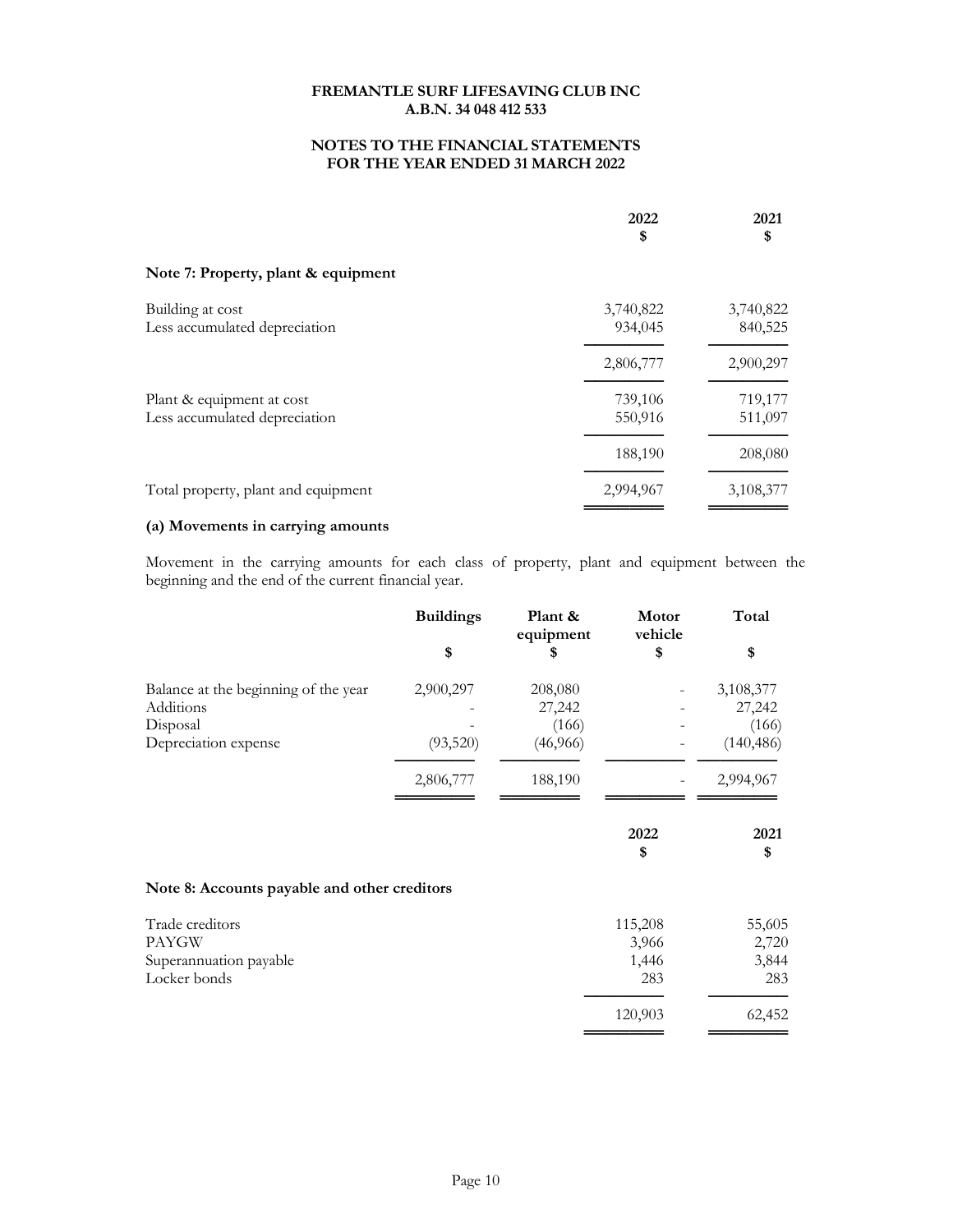## NOTES TO THE FINANCIAL STATEMENTS FOR THE YEAR ENDED 31 MARCH 2022

|                                                                                | 2022<br>\$             | 2021<br>\$             |
|--------------------------------------------------------------------------------|------------------------|------------------------|
| Note 9: Employee provisions                                                    |                        |                        |
| Employee leave provisions                                                      | 17,535                 | 17,596                 |
| Note 10: Other liabilities                                                     |                        |                        |
| Building lease prepayment<br>Less accumulated amortisation of lease prepayment | 2,554,451<br>1,419,140 | 2,554,451<br>1,277,226 |
| Total lease liability                                                          | 1,135,311              | 1,277,225              |

The building lease prepayment relates to the building cost funded by the builder at the time of construction of the club building. In exchange the builder was granted a twenty-year lease entitlement on the upstairs café section of the building. The prepayment of building lease is being amortised over eighteen years i.e the period from the time construction was completed to the end of the lease period (2030).

### Note 11: Retained surplus

| Surplus at the beginning of the financial year<br>Current year surplus (deficit) | 2,302,590<br>150,304 | 2,179,468<br>123,122 |
|----------------------------------------------------------------------------------|----------------------|----------------------|
| Prior year adjustment                                                            | (4,127)              |                      |
| Retained surplus at the end of the financial year                                | 2,448,767            | 2,302,590            |
| Note 12: Cash flow information                                                   |                      |                      |
| Reconciliation of cash flows from operating activities with                      |                      |                      |
| Net current year surplus                                                         | 150,304              | 123,122              |
| Non cash flows in current year surplus                                           |                      |                      |
| Depreciation                                                                     | 140,486              | 130,034              |
| Amortisation of prepaid building lease                                           | (141, 914)           | (141, 914)           |
| Changes in assets and liabilities                                                |                      |                      |
| (Increase)/ decrease in accounts & other receivable                              | 1,979                | (16,965)             |
| (Increase)/decrease in inventory                                                 | (39, 357)            | 15,722               |
| Increase/ (decrease) in accounts payable                                         | 58,451               | 36,278               |
| Increase/ (decrease) in employee provisions                                      | (61)                 | 3,047                |
| Prior year adjustment                                                            | (4,127)              |                      |
| Net cash flow from operating activities                                          | 165,761              | 149,324              |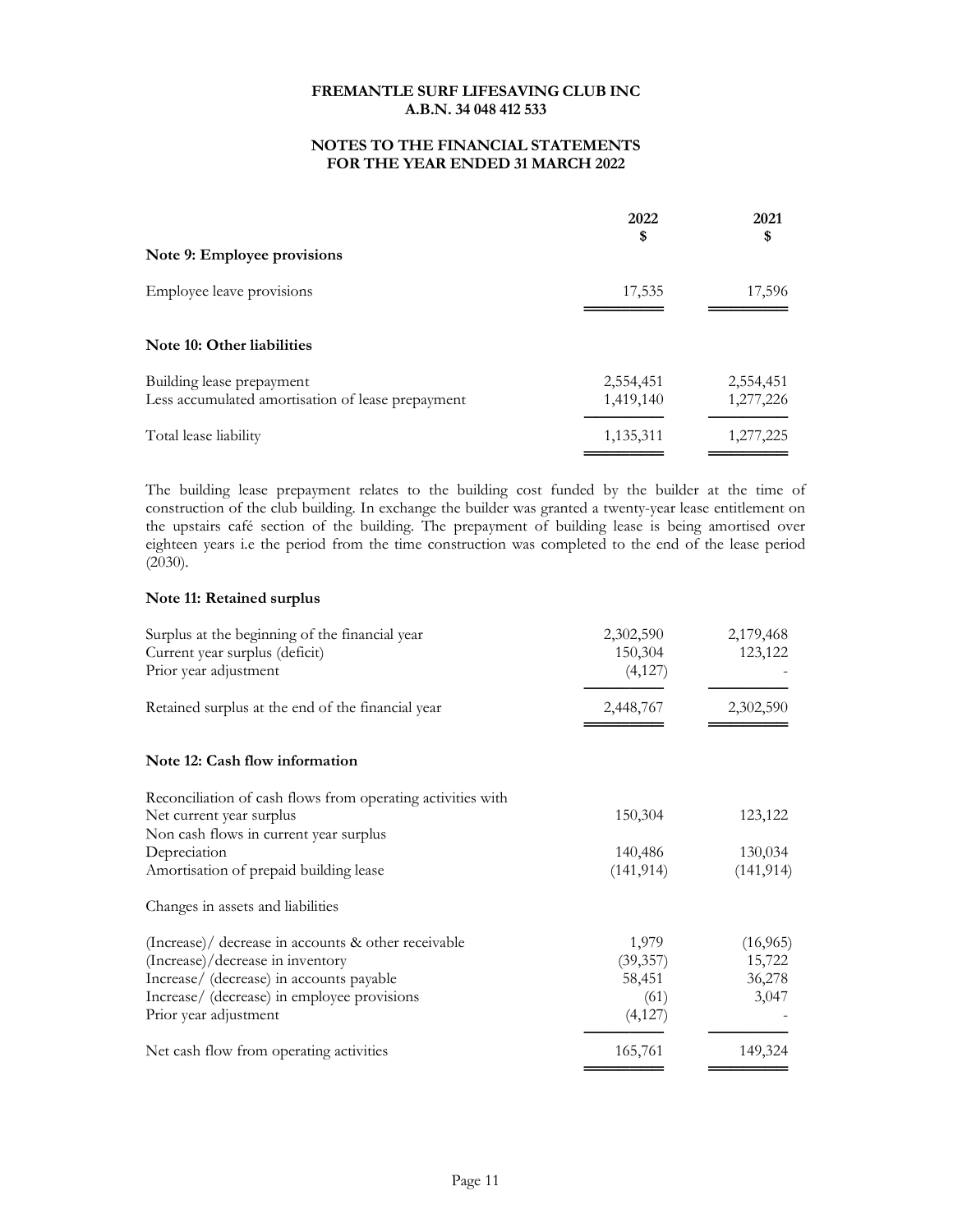# DIRECTORS STATEMENT

In accordance with a resolution of the board of Fremantle Surf Lifesaving Club Inc, the members of the board declare that the financial statements as set out on pages 1 to 12:

- 1. Present a true and fair view of the financial position of Fremantle Surf Lifesaving Club Inc as at 31 March 2022 and its performance for the year ended on that date in accordance with the accounting policies described in Note 1 to the financial report and the requirements of the Associations Incorporations Act Western Australia.
- 2. At the dated of this statement that are reasonable grounds to believe that Fremantle Surf Lifesaving Club Inc will be able to pay its debts as and when they fall due.

This statement is signed for and on behalf of the board by:

fol 6 Sumi ──────────────────────────────────────

President

 $\overline{\phantom{a} \phantom{a} \phantom{a} \phantom{a} \phantom{a} \phantom{a} \phantom{a} \phantom{a} \phantom{a} \phantom{a} \phantom{a} \phantom{a} \phantom{a} \phantom{a} \phantom{a} \phantom{a} \phantom{a} \phantom{a} \phantom{a} \phantom{a} \phantom{a} \phantom{a} \phantom{a} \phantom{a} \phantom{a} \phantom{a} \phantom{a} \phantom{a} \phantom{a} \phantom{a} \phantom{a} \phantom{a} \phantom{a} \phantom{a} \phantom{a} \phantom{a} \$ 

Director of Finance

Dated: 1 June 2022

Perth, Western Australia

───────────────────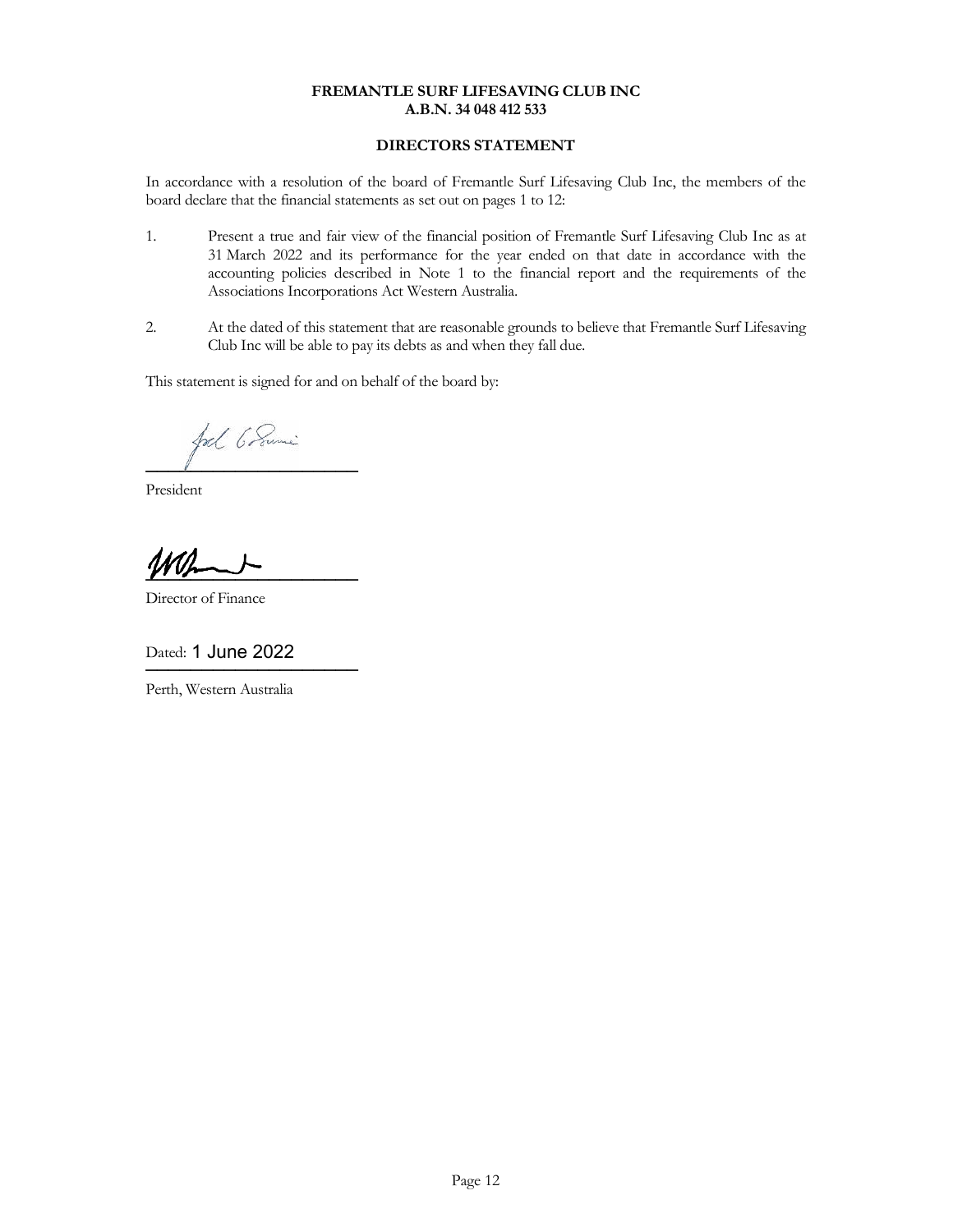

# **Fremantle Surf Life Saving Club Inc**

# **Independent Audit Report to the members of Fremantle Surf Life Saving Club Inc**

### **Report on the Audit of the Financial Report**

#### **Opinion**

We have audited the accompanying financial report, being a special purpose financial report of Fremantle Surf Life Saving Club Inc (the Association), which comprises the statement of assets and liabilities as at 31 March 2022, the statement of profit or loss, the statement of changes in equity and the statement of cash flows for the year then ended, and notes to the financial statements, including a summary of significant accounting policies, and the statement by members of the committee.

In our opinion, the accompanying financial report of the Association for the year ended 31 March 2022 is prepared, in all material respects, in accordance with Associations Incorporation Act (WA) 2015.

#### **Basis for Opinion**

We conducted our audit in accordance with Australian Auditing Standards. Our responsibilities under those standards are further described in the Auditor's Responsibilities for the Audit of the Financial Report section of our report. We are independent of the Association in accordance with the auditor independence requirements of the ethical requirements of the Accounting Professional and Ethical Standards Board's APES 110 Code of Ethics for Professional Accountants (including Independence Standards) (the Code) that are relevant to our audit of the financial report in Australia. We have also fulfilled our other ethical responsibilities in accordance with the Code.

We believe that the audit evidence we have obtained is sufficient and appropriate to provide a basis for our opinion.

#### **Emphasis of Matter - Basis of Accounting**

We draw attention to Note 1 of the financial report, which describes the basis of accounting. The financial report is prepared to assist the Association to fulfil their financial reporting responsibilities under the Associations Act. As a result, the financial report may not be suitable for another purpose. Our report is intended solely for the Association and should not be distributed to or used by parties other than the Association. Our opinion is not modified in respect of this matter.

#### **Other matter**

Francis A Jones did not complete the audit for the 2021 financial year and therefore we do not form an opinion on the prior year comparative figures.

#### **Responsibilities of Management and Those Charged with Governance**

Management is responsible for the preparation and fair presentation of the financial report in accordance with Associations Incorporation Act (WA) 2015, and for such internal control as management determines is necessary to enable the preparation of the financial report is free from material misstatement, whether due to fraud or error.

In preparing the financial report, management is responsible for assessing the Association's ability to continue as a going concern, disclosing, as applicable, matters related to going concern and using the going concern basis of accounting unless management either intends to liquidate the Association or to cease operations, or has no realistic alternative but to do so.

Those charged with governance are responsible for overseeing the Association's financial reporting process.